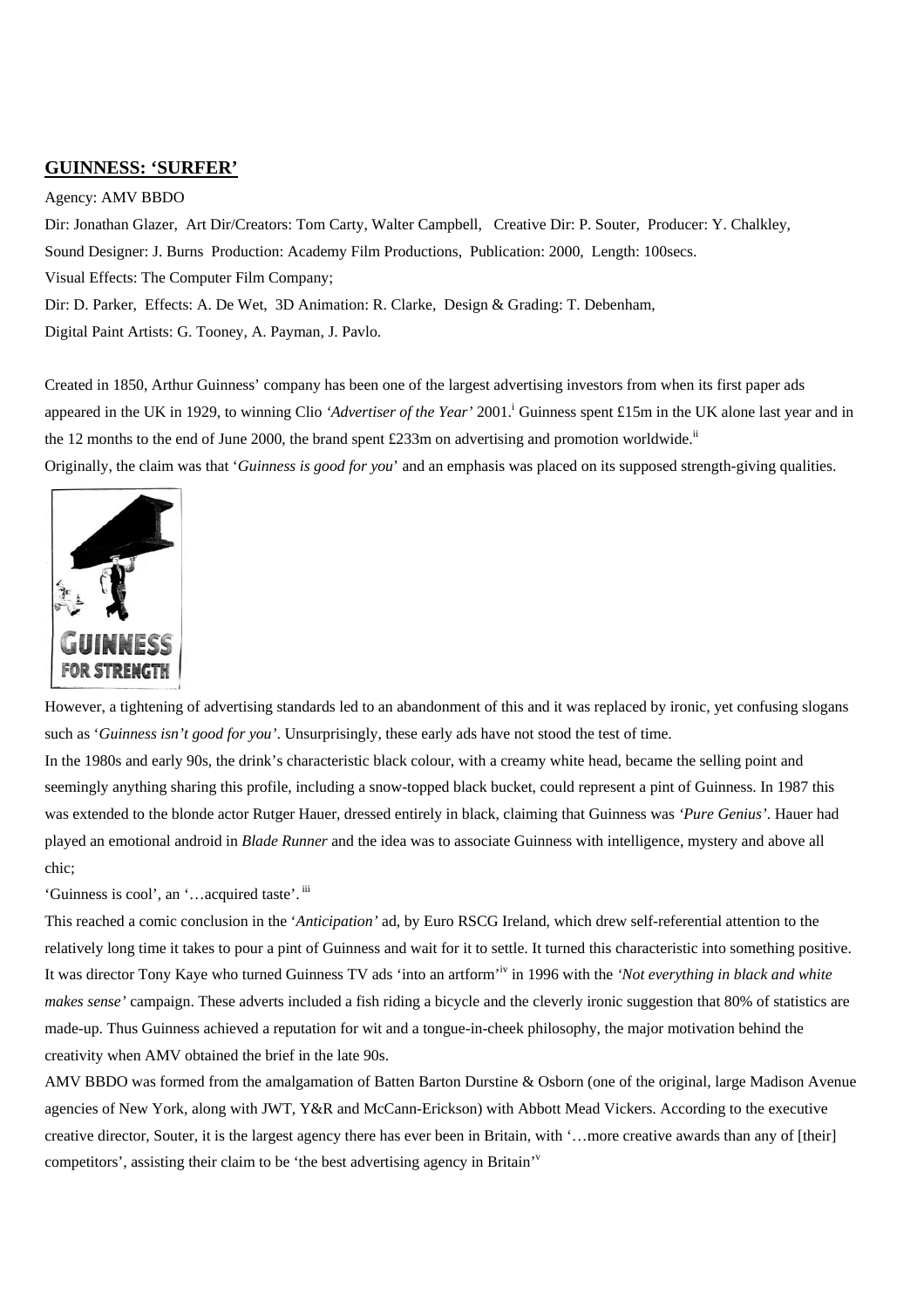AMV's first Guinness ad, 'Bet on black', was the vision of director Frank Budgen (of *Gorgeous Enterprises*), Dave Throssall (of *The Mill*) and copywriter Tom Carty. Conceived as a Guinness-powered snail race, it played on the idea that snail races take a long time by showing snails travelling at super-high speeds along a lengthy tarmac track. This would happen at the end of a short dramatic pause of non-activity that followed the starter's gun and thus took the idea that having a pint of Guinness 'involves waiting' even further. The tagline '*Good things come to those who wait*' was an amalgamation of the old '*Guinness is good for you*' posters and the ancient adage '*The best things come to those who wait*'.<sup>vi</sup> The film used a mixture of real snails and photorealistic computer generations laid over live action from a village in Cuba, 1½ hours outside Havana, capturing the cramped, humid gambling atmosphere of a Caribbean cockfight. A mass of film had to be sorted through and reduced to a tight 60 seconds of advert that immediately achieved great popular acclaim. However, it would be the another AMV ad for Guinness, which used some of the lessons from '*Bet on black*', but also created a carefully crafted montage of sound and image, that came to be dubbed *the* greatest advert of all time.



'*Surfer*' starts with a full-face shot of a man looking past the camera into the distance. One senses that he is both nervous and in awe simultaneously as the wind blows the longish hair on his face. Then we see him and three friends grab their surfboards, run down the sandy beach, dive into the surf and start paddling out, from what appears to be a high-cliffed cove. Meeting some huge waves, they dive through them for a beautiful under-water shot. At the same time we hear the voice-over;

*'He waits… That's what he does… And I'll tell you what; tick followed tock followed tick followed tock followed tick'* 



As we see the images of the sea, we glimpse a horse's hoof here and there, then four small surfers heading towards a fifty foot wave and a thumping, pounding drumbeat starts to grow on the soundtrack. The surfers, gasping and exhilarated, turn and jump on their boards just as the monumental wave hits them and drives them on. We see snapshots of wild stallions' eyes and flexing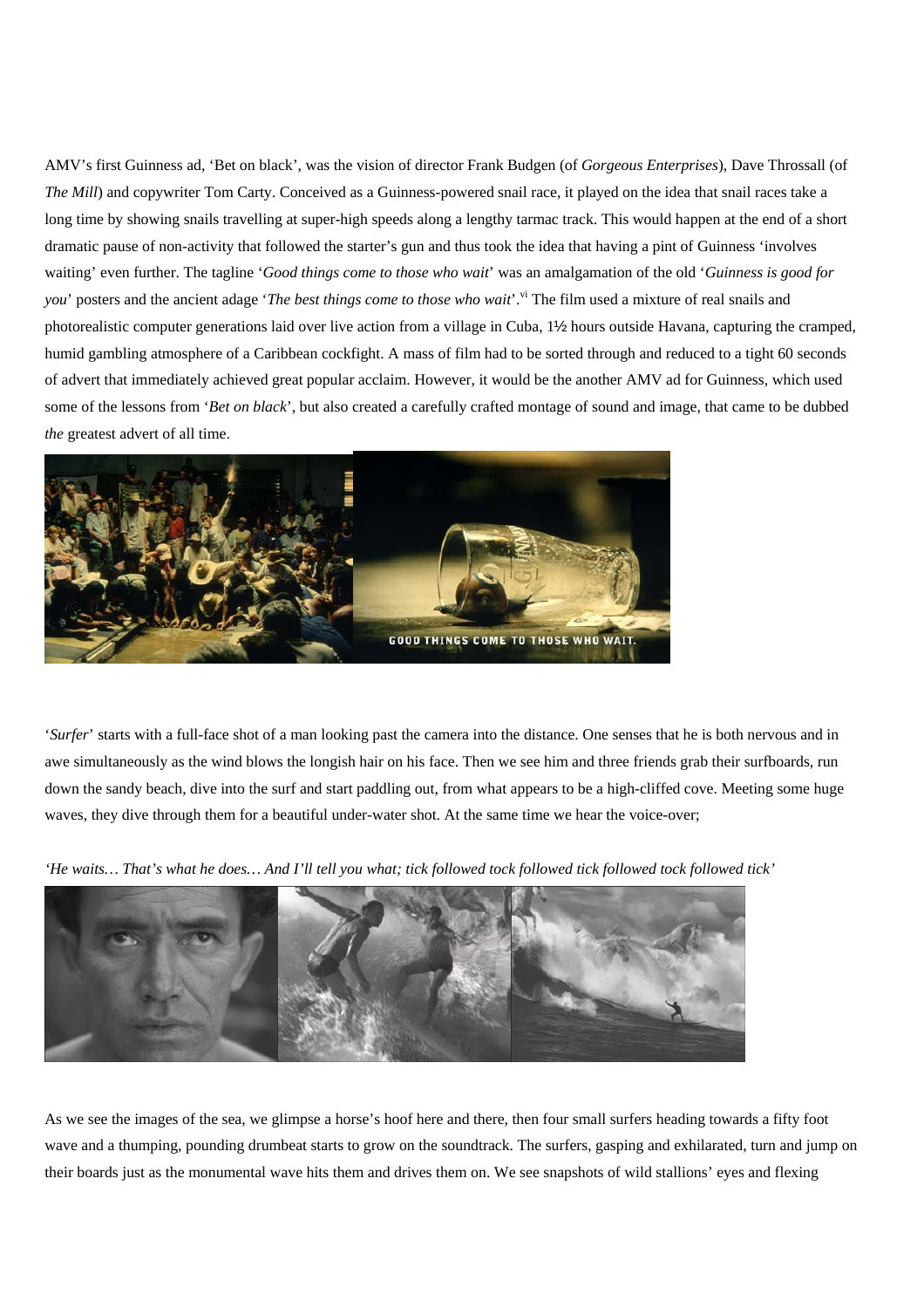muscles, before the aerial shot reveals the giant white horses jumping at the head of the wave, seemingly part of the wave itself. The voice-over continues;

*'Ahab says "I don't care who you are, here's to your dream". The old sailors return to the bar.'*  <cackles and laughter>

*' "Here's to you, Ahab" and the phat drummer hit the beat with all his heart'*   $\langle$ sip, gasp, noise of glass on table $>$ 

Meanwhile the surfers are mingling with the horses. One falls and disappears, his board flying off behind the wave. Then another falls and the third manages to enter the tube before being engulfed. Now only our friend from the opening shot is left surfing and enters the wave. There's a great shot through the tube of his perfect negotiation of it and then it's over. He is left riding high on top of the water after the wave break, arms held high in triumph. The film pauses on that frame for a second and the pounding soundtrack suddenly stops. Then there is a celebration, with the victors running from the surf with board held high, then his friends wrestling him to the ground, pausing for a second on his face. Then they run back to the water cheering and shouting and the film pauses again on the image of our hero's face in profile, with an expression of total ecstatic joy, all played silently, except for the final commentary;

## *'Here's to waiting…'*

The ad ends with a shot of a pint of Guinness settling in close-up, which suddenly enlarges for a moment, then returns to initial size, accompanied by the pumping drums and the tagline '*Good thing come to those who*…'

Initial inspiration for this ad apparently came from the local pub, where Jonathan Glazer and Tom Carty worked out that it takes 120 seconds to pour a pint of Guinness and wait for it to settle (although barmen usually have their own methods for the 'perfect pint'). Both men had worked on the previous Guinness '*Swimmer'* ad, about an Italian supposedly famed for swimming his local bay, making it to the bar before the barman had finished pouring the pint. This bore definite similarities to Luc Bessons film *The Big Blue* and used some exquisite photography capturing, docu-drama style, the essence of the location.

Staying with this water theme, Glazer and Carty wanted to make a surfer ad, drawing parallels between the wait for a Guinness and the idea of a surfer waiting for the perfect wave. This also has cinematic connections, in the form of Kathryn Bigelow's Hollywood blockbuster *Point Break*, and Carl Prechezer's later and less successful *Blue Juice*. Both men were keen to avoid any connotations of the *Old Spice* ads and the *Beach Boys*. Interestingly Guinness had been advertised by surfing in their Irish TV ads of the 70s and 80s[.vii F](#page-5-6)urther ideas came from Herman Melville's famous novel *Moby Dick* and paintings by Eugene Delacroix and Walter Crane showing horses blending with waves.

Written in 1851, *Moby Dick* is the story of Captain Ahab's hunt for the great white whale of that name, while the idea of the horses comes, in fact, from the description of the Roman water god Neptune, whose sea-born transport was drawn by white horses. When white crests were seen on the waves, they became known after them accordingly. Glazer and Carty combined the two ideas and set of to film in Hawaii two months later, in January 1999.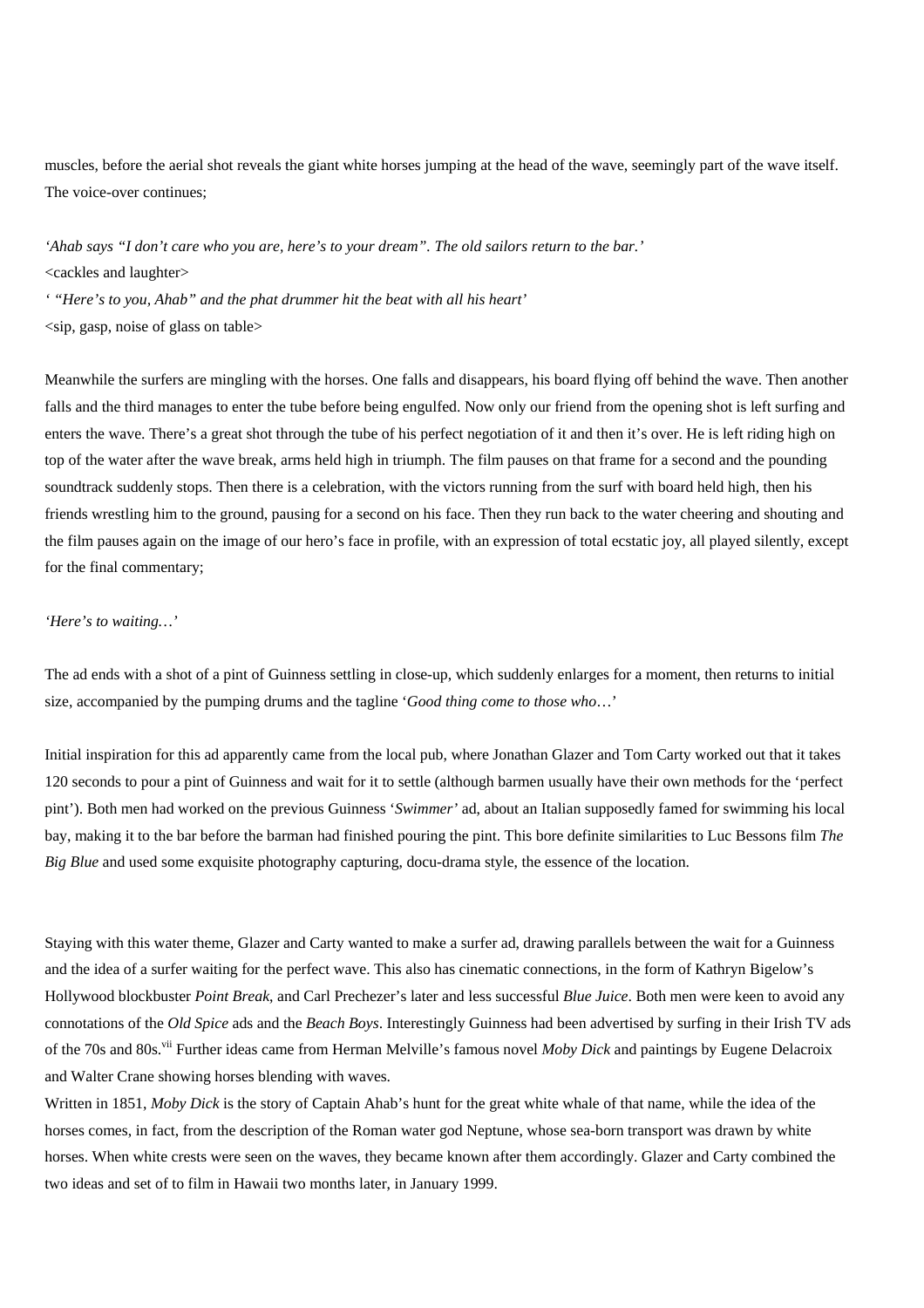According to Carty, they were after 'A real Polynesian surfer, waiting for the most amazing surf of his life'.<sup>viii</sup> Glazer explains that they didn't want the perfect face, but instead '…someone who looked like they would genuinely wait for this extraordinary wave and only *they* would know when it was going to come'. They scoured the local islands and 300 surfers before eventually finding their 'star' under a palm tree, a local beach-bum who surfed for female tourists. They picked three other more accomplished local surfers and began filming on a Hawaiian beach where local kings were supposed to be buried, which gave the hero's victory an unseen spiritual element. A large team of experts on the end of the telephone kept the crew informed of where big waves and sets of waves were going to come, as the shoot was unusually unplannable due to its content.

The eight days of filming were to prove dangerous, '…like filming an avalanche' recalls Glazer. He gave the instructions to the 'actors' from a speedboat. The cameraman was hanging precariously off the end of the boat, trying to get those amazing shots and the vessel would accelerate away, keeping just in front of the fifty foot wall of water which was travelling around sixty to seventy miles per hour. Sometimes all the crew were washed off the craft and had to wait several minutes before getting picked up from the surge. The main surfer himself was far from an expert, and Glazer admits that he looked terrified by the ordeal. This, however, showed through in the final production and gave credence to the storyline, making his victory feel all the greater.

Once all the footage had been shot, it had to be digitally combined with the film of the white horses shot in a studio in England, using state-of –the-art computer technology. Glazer used Lippizaner horses and had them painted with muscle tone so that the muscle definition would show up on film. He needed to make sure that the shots would match up and this led to three days repeated shooting of the horses jumping over fences a task even more difficult than filming the surfers.

'There was a time', says Glazer, 'right up to the last week or so, that we weren't going to have the horses', feeling that the advert was enough without them.<sup>ix</sup> They turned to the digital artists at The Computer Film Company to composite the images and blend them harmoniously, before rendering them into the traditional black and white, with a slight olive tint. After the final cut, both Glazer and Carty were pleased that they used the horses and that they came out so well.

The original idea for the soundtrack was to use excerpts from a 1963 radio broadcast of Dylan Thomas' 'play for voices' *Under Milk Wood*, read by Richard Burton and set to an instrumental soundtrack by techno-punk-electonica outfit, Leftfield. The play was about a group of villagers preparing for spring in a Welsh seaport. The client did not feel this would work, so a new prose was created out of a mixture of *Moby Dick*, what seems to be some influences from Samuel Taylor Coleridge's epic *The Rime of the Ancient Mariner* and some modern elements. The last line was inspired by James Joyce, author of *Ulysses,* the story of an Irish revolutionary, and *Portrait of the Artist*, in which he explains that Man must rid himself of all social trappings before he can become a true artist. This transcript was read by a drinking partner of Glazer's called Louie, and dripped with meaning and reference to waiting for something momentous, a great moment, the fulfilment of a dream, while the drumming of Leftfield's '*Phat Planet'* feels like a heart pounding or wave crashing.

The sense of achievement becomes something quite tangible when the final shot of the our Polynesian hero, who really *has* just completed the greatest and most terrifying surf of his life, concentrates on his eyes, like the steeds' wild eyes, which seem to be pointing in different directions. 'It becomes what's in his mind's eye', says Carty, 'The horses become symbolic because they become the experience of riding a sixty foot wave.'

## So did it work?

Of this there can be no question, really. The short minute of ad was one of the most encapsulating and enthralling ever produced, impossible not to watch to find the outcome of the storyline, a tightly knit tapestry of myth, fact, and academically drawn connections between them. It was composed of quick-paced cuts and mixed footage, teasing the eye and brain, although this was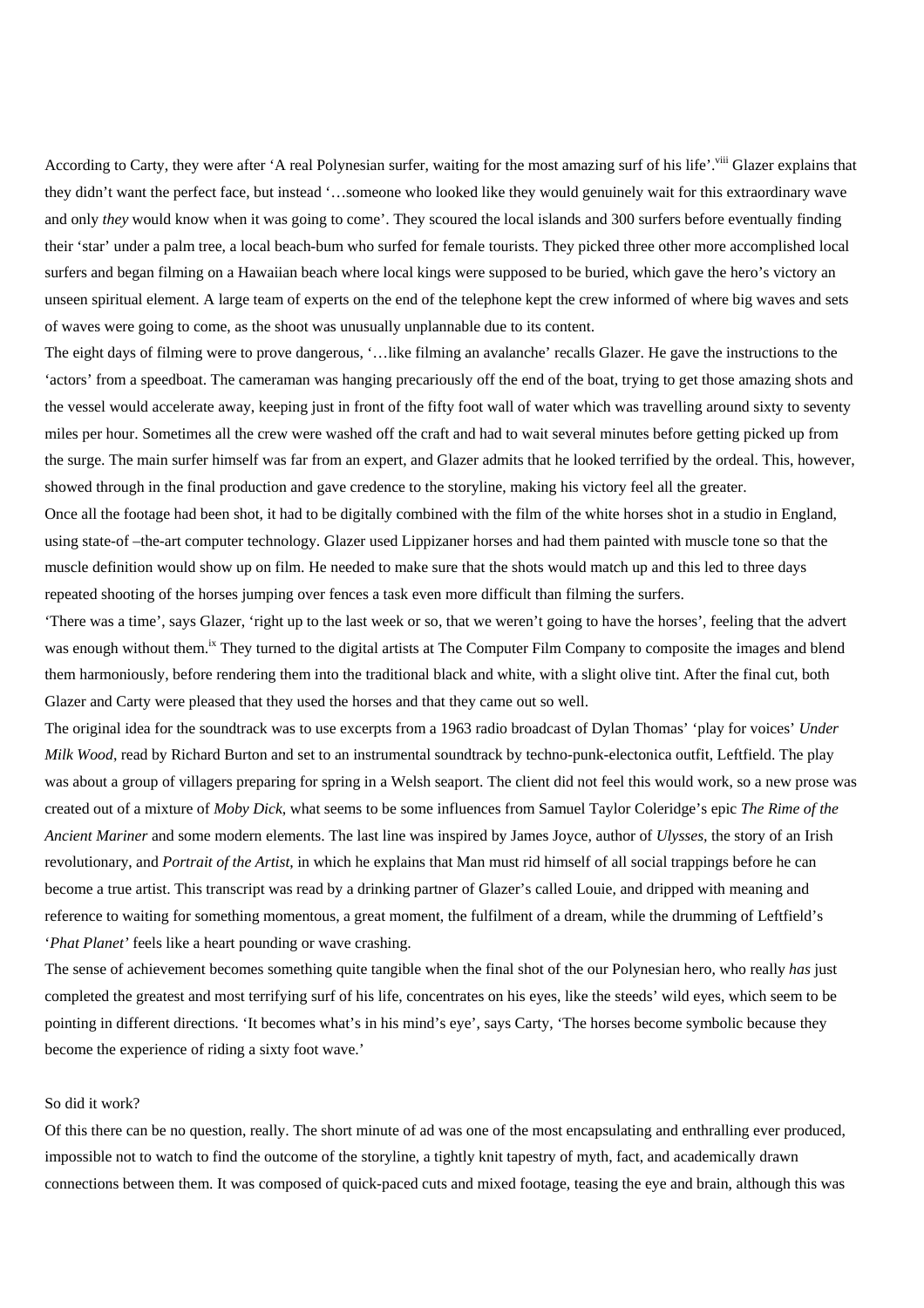not something most would have been consciously aware of. It went beyond the norms, the requirements of ads. It wasn't pure jingoism, sensationalist or tentatively cool, here today and gone tomorrow. Instead it was crafted, thought-out, akin to much earlier modes of advertising from the smaller years of the 20<sup>th</sup> century and the era of arts and craftsmanship. It wasn't patronising or over insistent. This is why it affected people. On one level, people can relate to 'waiting for the next big thing' in many aspects of the everyday, but on another level, it distilled a fantasy of danger and achievement that everyone has dreamt of at some point in their lives. People wanted to see the ad on TV, it wasn't about the Guinness. On the Channel 4 airing of *100 Greatest TV Ads*, TV Presenter and former *Smash Hits* Editor Kate Thornton typified the viewer appreciation;

'I don't know a single person…who [wasn't] impressed by that ad.' At the same time she shows it did draw the connection successfully to Guinness, repositioning it in her mind from mere larger to a fashion accessory.

'Now, suddenly…it's become incredibly chic…a rather sophisticated product by association and that's a really clever thing to  $do.'''$ 

Thus, in the eyes of the accountants, it achieved its aim in economic terms. Estimates at its cost place it over £100 million, yet it ...helped Guinness achieve their biggest sales and market share, at a time when fewer people are drinking beer.<sup>[xi](#page-5-10)</sup>

It took Guinness out of the realm of the comic into the realm of the deep and meaningful. Apart from being voted the greatest ad of all time in the UK by *Sunday Times* readers and *Channel 4* viewers, it achieved two Gold and one Silver awards from Clio 2000, as well as two British Design and Art Direction 2000 Gold awards, the only double Gold for forty years, and a Gold Lion at Cannes Lions International Film Festival 1999.<sup>[xii](#page-5-11)</sup>

It is perhaps this last award that is the most telling. The only criticism that might be levelled against it could be that in some ways it was *too* much for an advert, leaving no room for what followed. The next ad by AMV for Guinness was the '*Dreamer'* campaign, continuing the idea of dream fulfilment, and featuring the members of a fictional elite club of adventurers who aim to find the meaning of life through their dreams. The bizarre scenes featured a stout-drinking squirrel and a giant curtain that revealed the meaning of life, all shot in the trademark black and white. It was filmed in sub-zero temperatures in Budapest, using fifty stuntmen, around five hundred extras and a cast of local actors and formed part of a £5million campaign.<sup>xiii</sup> Despite the fact that the ad was another brilliant piece of crafting, it didn't, and probably could never, top the surfer commercial, seeming darker and moodier. Glazer says that despite the ad working (and it did achieve a Bronze Lion at Cannes 2001) he had wanted something out of it but didn't feel he achieved it. He found directing a personal experience, not something he could just distance himself from in sacrifice to the client's needs, and felt that adverts don't require the kinds of depths he wants to take his work to. 'I'm kind of in the wrong business.'<sup>xiv</sup>



Glazer wanted truth, emotion, not just a sales pitch, and that is the preserve of films, not adverts, production of which he never really aspired to. He was pleased that '*Surfer'* was voted best ad in the *Channel 4* poll, but notes the timing of this. The programme was aired only months after the ads release, when it was still fresh in people's minds. However, the fact that articles